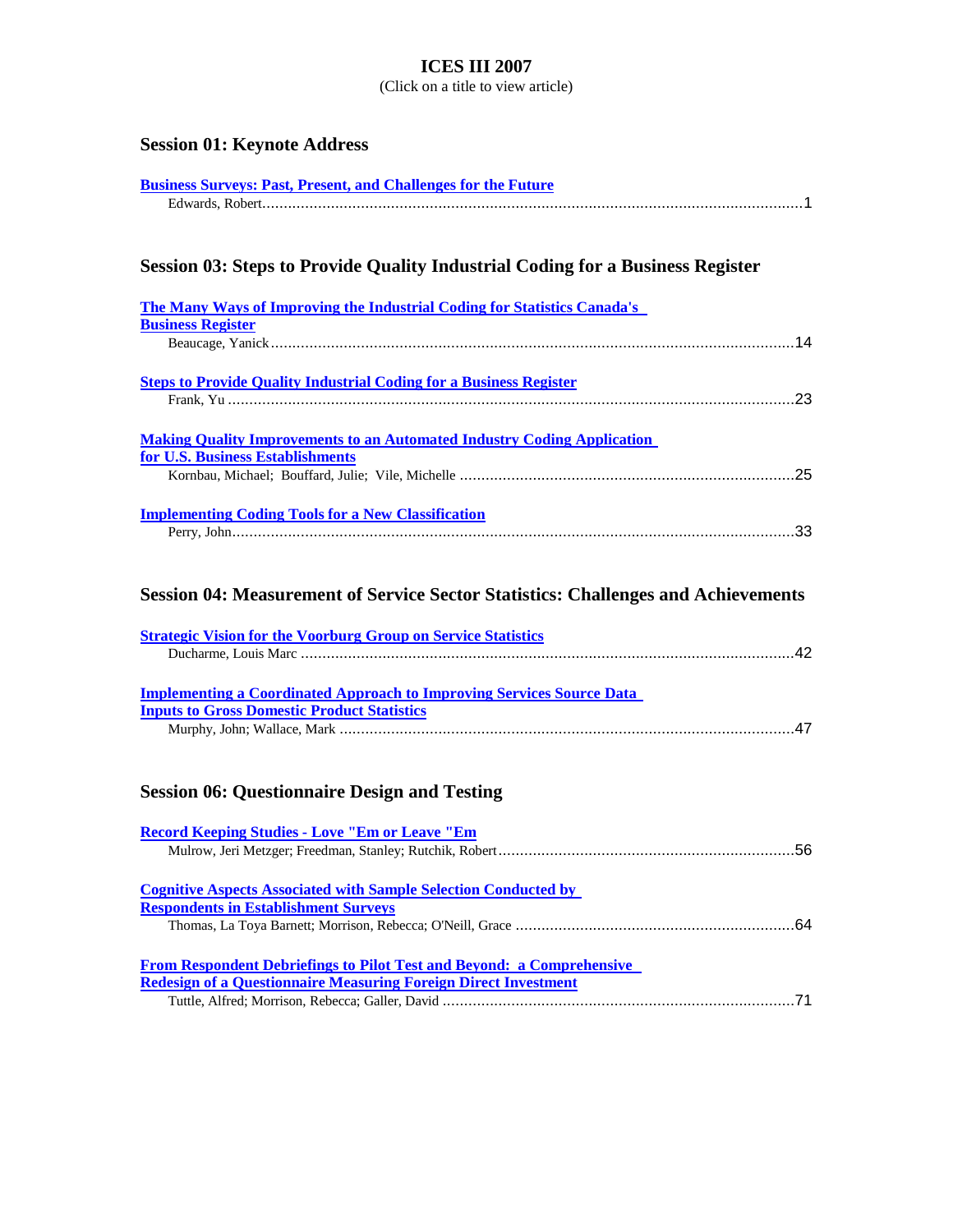(Click on a title to view article)

# **Session 07: Weighting Issues in Estimation**

| <b>Multipurpose Small Area Estimation</b>                                                                                                   |  |
|---------------------------------------------------------------------------------------------------------------------------------------------|--|
|                                                                                                                                             |  |
| <b>Switching from Retrospective to Current Year Data Collection in the Medical</b><br><b>Expenditure Panel Survey-Insurance Component</b>   |  |
|                                                                                                                                             |  |
| <b>Applying Statistical Methodologies Originally Developed for Household Surveys</b><br>to the Design and Analysis of Establishment Studies |  |
|                                                                                                                                             |  |

# **Session 08: Design and Analysis Challenges**

| <b>Improvements in Stratification in the UK's Office for National Statistics</b>   |     |
|------------------------------------------------------------------------------------|-----|
|                                                                                    |     |
|                                                                                    |     |
| <b>Can We Continue to Exclude Small Single-Establishment Businesses from Data</b>  |     |
| <b>Collection in the Annual Retail Trade Survey and the Service Annual Survey?</b> |     |
|                                                                                    | 109 |
|                                                                                    |     |
| <b>Classifying Agricultural Operations for the Farm Environmental Management</b>   |     |
| <b>Survey</b>                                                                      |     |
|                                                                                    |     |
|                                                                                    |     |

# **Session 09: The New Direction of Business Surveys: The Integrated Approach**

| <b>Integration of Annual Economic Collections in the Australian Bureau of</b> |     |
|-------------------------------------------------------------------------------|-----|
| <b>Statistics</b>                                                             |     |
|                                                                               |     |
| <b>Unified Enterprise Survey - New Horizons</b>                               |     |
|                                                                               | 132 |
| <b>Change of Paradigm: From Vision to Implementation</b>                      |     |
|                                                                               | 143 |
| <b>A Statistical Architecture for Economic Statistics</b>                     |     |
|                                                                               | 146 |

# **Session 10: Commodity Flow Surveys**

| <b>Designing the 2007 Commodity Flow Survey</b> |  |
|-------------------------------------------------|--|
|                                                 |  |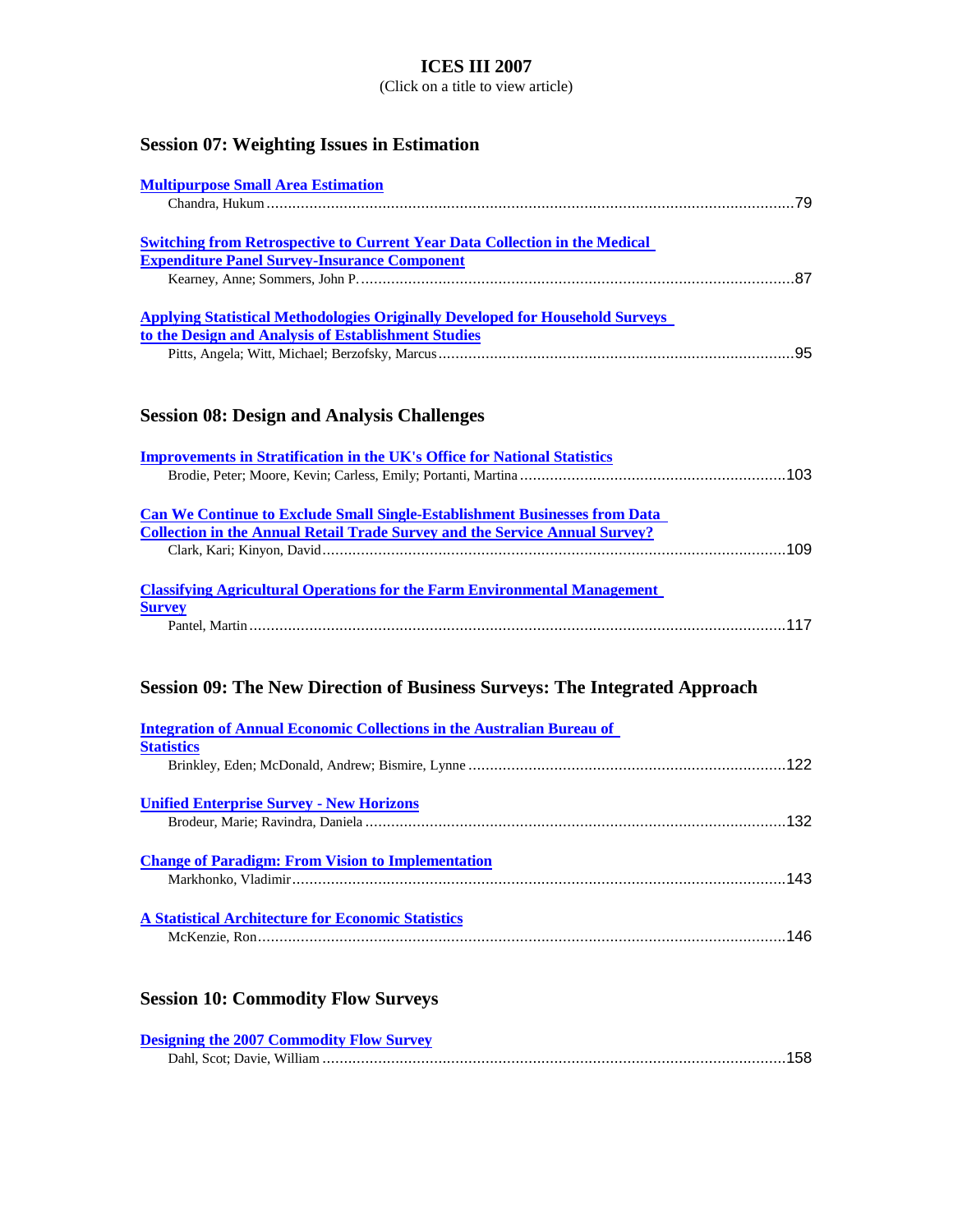(Click on a title to view article)

| <b>Collecting Electronic Data from the Carriers: the Key to Success in the</b>       |
|--------------------------------------------------------------------------------------|
| <b>Canadian Trucking Commodity Origin and Destination Survey</b>                     |
|                                                                                      |
|                                                                                      |
|                                                                                      |
| <b>Session 11: Introductory Overview Lecture: Business Register/Sampling Frames</b>  |
|                                                                                      |
| <b>Statistical Business Register, Content, Place and Role in Economic Statistics</b> |
|                                                                                      |
|                                                                                      |
|                                                                                      |
| <b>Session 12: Issues in Survey Redesign II</b>                                      |
|                                                                                      |
| <b>Two Phase Power Allocation for the Finnish Labour Cost Index Survey</b>           |
|                                                                                      |
|                                                                                      |
| Developing and Implementing a Survey on Intermediate Consumption for the             |
| <b>Service Sector in Sweden</b>                                                      |
|                                                                                      |
|                                                                                      |
| A Face-Lift or Reconstructive Surgery? What Does It Take to Renew a 53-Year          |
| <b>Old Survey?</b>                                                                   |
| Mulrow, Jeri; Carlson, Lynda; Jankowski, John; Shackelford, Brandon; Wolfe, Ray 208  |
|                                                                                      |
|                                                                                      |
| <b>Session 13: Nonresponse Reduction Strategies I</b>                                |
|                                                                                      |
| <b>Minimizing Non-Response in a Survey of New Businesses</b>                         |
|                                                                                      |
|                                                                                      |
| <b>Increasing Survey Cooperation: Motivating Chronic Late Responders to an</b>       |
| <b>Annual Survey</b>                                                                 |
|                                                                                      |
|                                                                                      |
| <b>Using Paradata to Monitor and Improve the Collection Process in Annual</b>        |
| <b>Business Surveys</b>                                                              |
|                                                                                      |
|                                                                                      |
| <b>Improving the Effectiveness of Interviewer Administered Surveys Through</b>       |
| <b>Refusal Avoidance Training</b>                                                    |
|                                                                                      |
|                                                                                      |
|                                                                                      |

# **Session 14: Variance Estimation**

| <b>Variance Estimation When Donor Imputation Is Used to Fill in Missing Values</b> |  |
|------------------------------------------------------------------------------------|--|
|                                                                                    |  |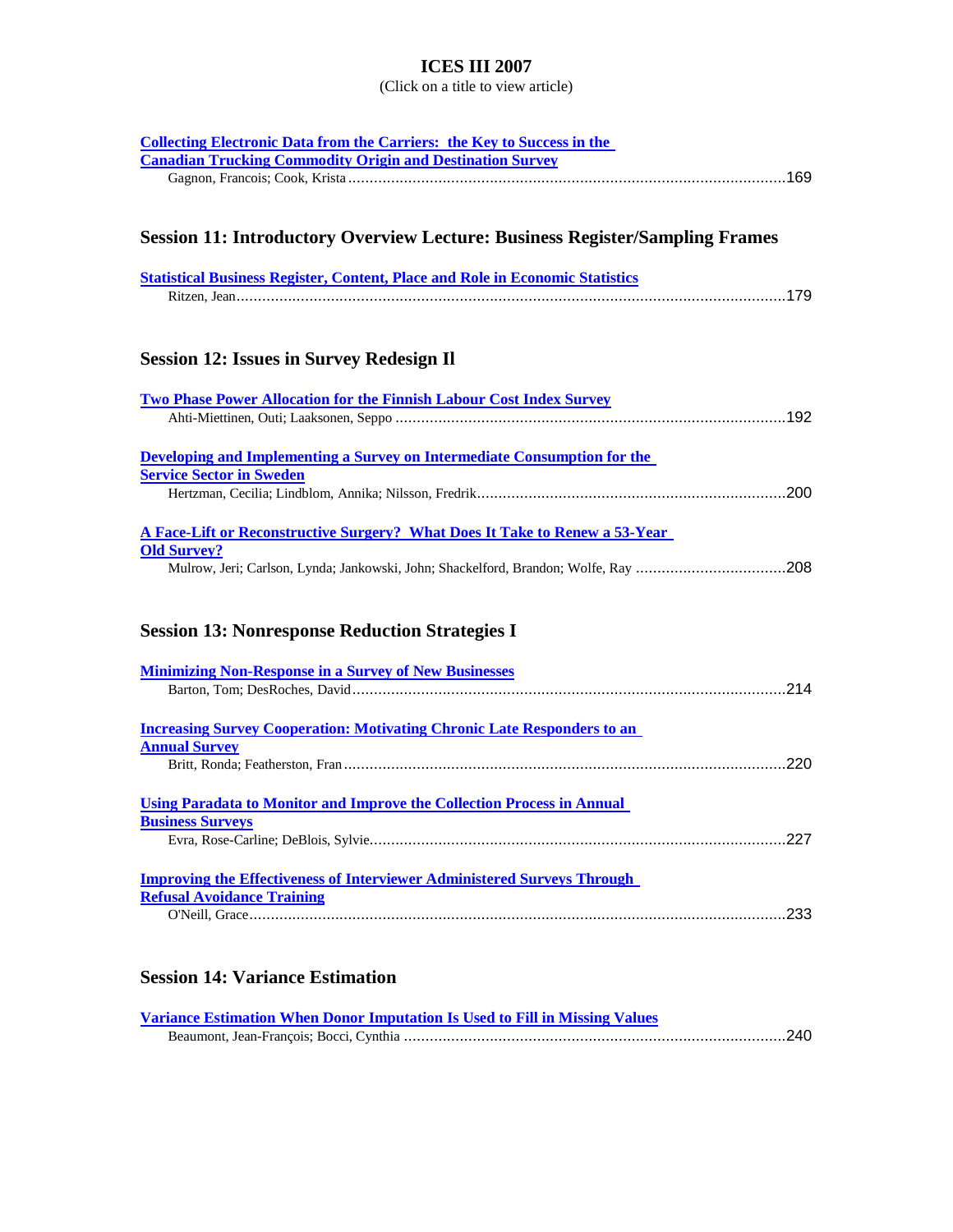| <b>Comparison of Simulation Methods Using Historical Data in the U.S.</b><br><b>International Price Program</b> |
|-----------------------------------------------------------------------------------------------------------------|
| Cho, MoonJung; Chen, Te-Ching; Bobbitt, Patrick; Himelein, James; Paben, Steve;                                 |
| <b>Variance Estimation in a High School Student Survey with One-Per-Stratum</b><br><b>Strata</b>                |
|                                                                                                                 |
| <b>Random Group Variance Adjustments When Hot Deck Imputation Is Used to</b>                                    |
| <b>Compensate for Nonresponse</b>                                                                               |
|                                                                                                                 |
| Session 16: Editing and Imputation Strategies to Improve Statistics Using Tax Data                              |
| <b>Methodology of Allocating Generic Field to Its Details</b>                                                   |
|                                                                                                                 |
| <b>Improving the Quality of U.S. Tax Statistics: Recent Innovations in Editing and</b>                          |
| <b>Imputation Techniques at the Statistics of Income Division of the U.S. Internal</b>                          |
| <b>Revenue Service</b>                                                                                          |
|                                                                                                                 |
| <b>Editing and Integrating VAT and SBS Data</b>                                                                 |
|                                                                                                                 |
| <b>E&amp;I Strategies to Improve Statistics Using Tax Data: Discussion Paper</b>                                |
|                                                                                                                 |
|                                                                                                                 |
| Session 17: Goals and Issues in the Development of the Services Producer Price<br><b>Index (SPPI)</b>           |
|                                                                                                                 |
| <b>Survey Methodology for New Business Services Price Indices</b>                                               |
| <b>US Services Producer Price Indices</b>                                                                       |
|                                                                                                                 |
| <b>Assessing the Quality of SPPIs</b>                                                                           |
|                                                                                                                 |
| <b>Session 19: Designing Survey Materials from the Respondents' Perspectives</b>                                |
|                                                                                                                 |

| <b>Listening to Respondents for Better Results</b> |  |
|----------------------------------------------------|--|
|                                                    |  |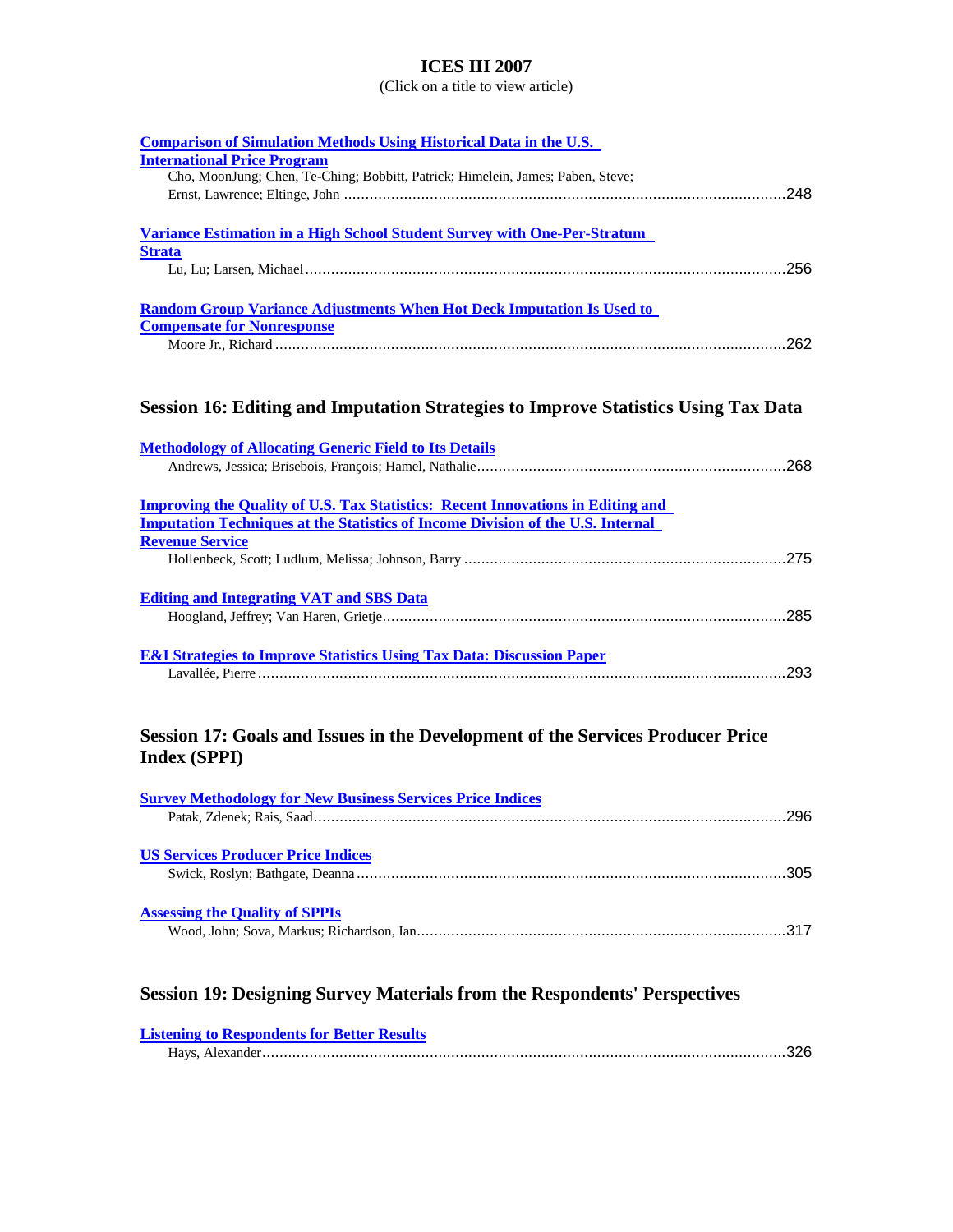(Click on a title to view article)

| <b>Using Focus Groups to Improve Response in Monthly Surveys</b>                |
|---------------------------------------------------------------------------------|
|                                                                                 |
|                                                                                 |
| <b>Working with Respondents to Improve Inventory Statistics</b>                 |
|                                                                                 |
|                                                                                 |
|                                                                                 |
| <b>Session 20: Business Process Improvement for Economic Programs</b>           |
|                                                                                 |
| <b>Improving Quality in the Office for National Statistics' Annual Earnings</b> |
| <b>Statistics</b>                                                               |
|                                                                                 |
|                                                                                 |
| <b>Towards a Simpler and More Efficient BR</b>                                  |
|                                                                                 |
|                                                                                 |
| <b>Means to Improve Business Survey Processes - Some Swedish Experiences</b>    |
|                                                                                 |
|                                                                                 |
| <b>Business Process Improvement in the Economic Programs Directorate at the</b> |
| <b>U.S. Census Bureau</b>                                                       |
|                                                                                 |
|                                                                                 |
|                                                                                 |
| <b>Session 21: Issues in Multimode Data Collection</b>                          |
|                                                                                 |
| <b>Understanding Web Completion in a Survey of New Businesses</b>               |
|                                                                                 |
|                                                                                 |
| Do Economic and Demographic Characteristics Differ Between Web and Mail         |
| <b>Respondents to the 2005 Census of Agriculture Content Test?</b>              |
|                                                                                 |
|                                                                                 |
| <b>Hidden Mixed-Mode Design in Catering Survey</b>                              |
| Godenhjelm, Petri; Siikanen, Antti; Saarni, Kaija; Honkanen, Asmo; Ahvonen,     |
|                                                                                 |
|                                                                                 |
| Redesigning Data Collection Strategies for Cost Reduction in Two Bureau of      |
| <b>Labor Statistics Surveys</b>                                                 |
|                                                                                 |
|                                                                                 |

# **Session 22: Uses of Metadata for Establishment Surveys**

| <b>Quality and Information Management Framework at the Vietnamese Ministry</b> |  |
|--------------------------------------------------------------------------------|--|
| of Investment and Planning                                                     |  |
|                                                                                |  |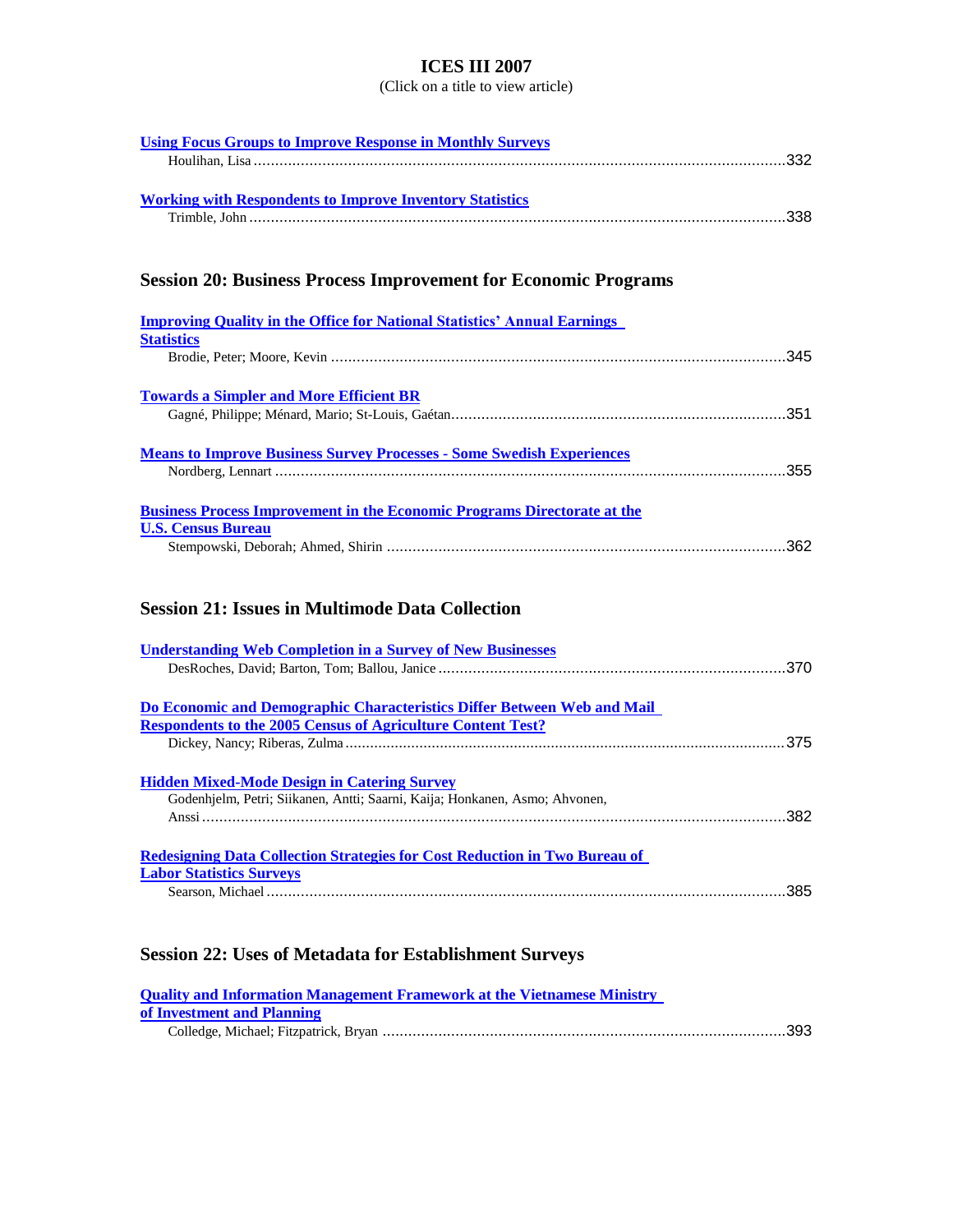| <b>Experiences with Developing and Using Metadata-Driven Processing Systems</b>                         |
|---------------------------------------------------------------------------------------------------------|
| for the Economic Census                                                                                 |
|                                                                                                         |
| <b>Navigating in a Space of Statistical Surveys of Society</b>                                          |
|                                                                                                         |
|                                                                                                         |
| <b>Session 23: Introductory Overview Lecture: Time Series</b>                                           |
| <b>Theory and Application of Benchmarking in Business Surveys</b>                                       |
|                                                                                                         |
| <b>Session 24: Electronic Data Collection Modes for Establishment Surveys</b>                           |
| <b>Using Software to Collect Data Electronically for the Economic Census</b>                            |
|                                                                                                         |
| <b>Interface Design and Testing for Electronic Self-Administered Survey Forms</b><br><b>Using Excel</b> |
| Farrell, Emma; Hewett, Kettie; Rowley, Tracey; Wardman, Leone; Burnside, Robert 443                     |
| <b>Electronic Data Collection at the U.S. Bureau of Economic Analysis</b>                               |
| <b>The Annual Structural Business Survey: Developing and Testing an Electronic</b>                      |
| <b>Form</b>                                                                                             |
|                                                                                                         |
| <b>Session 25: Employment Dynamics</b>                                                                  |
|                                                                                                         |
| <b>Meeting the Challenges of Designing the Kauffman Firm Survey: Sampling</b>                           |
| Frame, Definitions, Questionnaire Development, and Respondent Burden                                    |
| .464<br>Ballou, Janice; DesRoches, David; Zhao, Zhanyun; Potter, Frank                                  |
| <b>Future Developments in the Bureau of Labor Statistics Business Employment</b>                        |
| <b>Dynamics Data</b>                                                                                    |
|                                                                                                         |
| <b>State-Level Business Employment Dynamics</b>                                                         |
|                                                                                                         |
|                                                                                                         |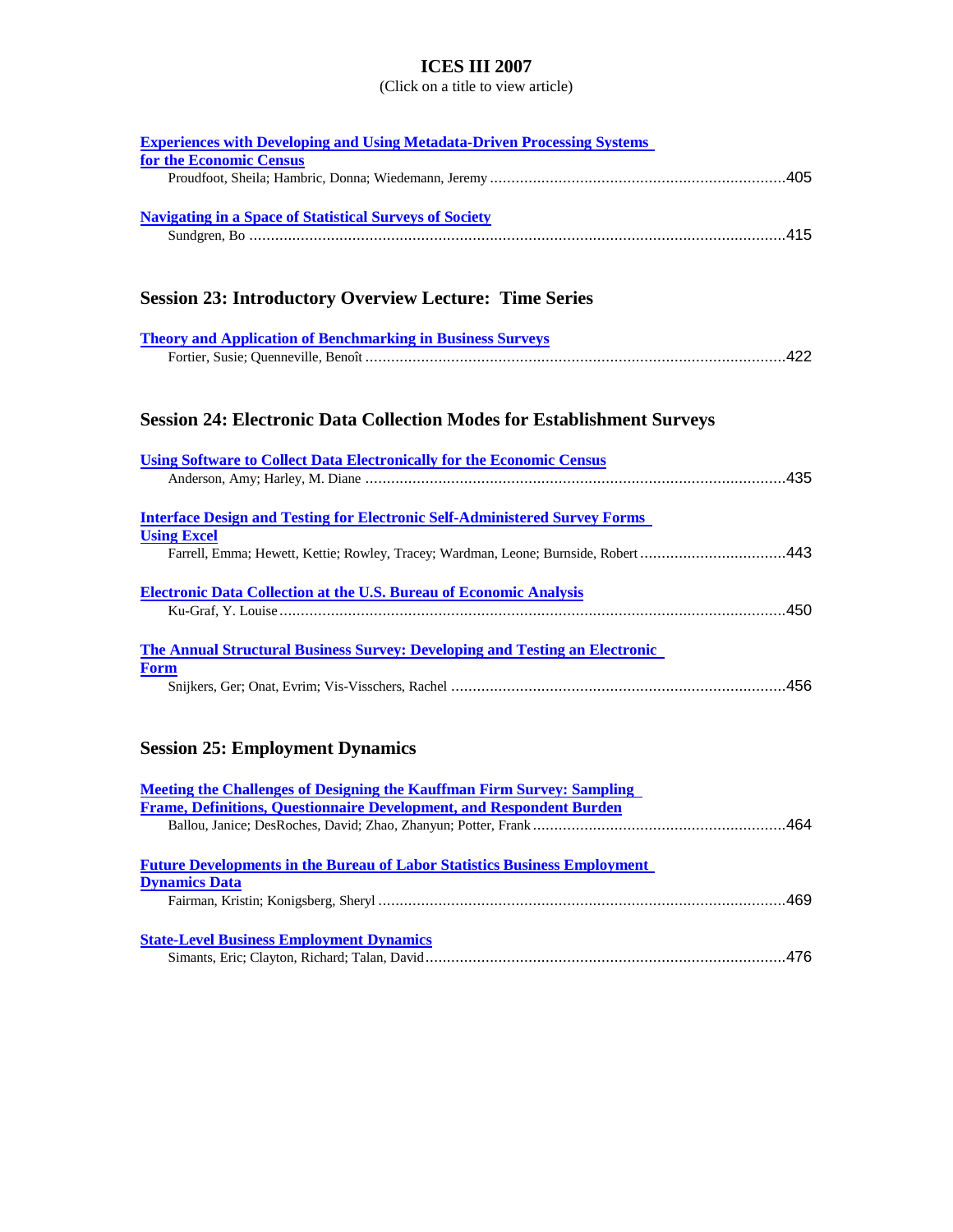(Click on a title to view article)

# **Session 26: Analysis of Nonresponse Bias**

| <b>Relationship Among Response Level, Survey Costs, and Bias: Survey of Science</b> |  |
|-------------------------------------------------------------------------------------|--|
| and Engineering Research Facilities and Survey of R&D Expenditures at               |  |
| <b>Colleges and Universities</b>                                                    |  |
| Brick, J. Michael; Christovich, Leslie; Herrell, Kenneth; Liu, Benmei; Smith,       |  |
|                                                                                     |  |
| <b>Measurement Bias Adjustment in the Swedish Farm Accidents Survey</b>             |  |
|                                                                                     |  |
|                                                                                     |  |
| <b>Potential Nonresponse Bias in the 2003 Survey of Small Business Finances</b>     |  |
|                                                                                     |  |
| <b>Session 27: Nonresponse Reduction Strategies II</b>                              |  |
| <b>Incentives in Surveys with Farmers</b>                                           |  |
|                                                                                     |  |
|                                                                                     |  |
| <b>Do Monetary Incentives Increase Business Survey Response Rates? Results</b>      |  |
| from a Large Scale Experiment                                                       |  |
|                                                                                     |  |
| <b>Encouraging the Use of Alternative Modes of Electronic Data Collection:</b>      |  |
| <b>Results of Two Field Studies</b>                                                 |  |
|                                                                                     |  |
| <b>Effectiveness of Monetary Incentives and Other Stimuli Experimentally</b>        |  |
| <b>Carried Out Across Industry Populations for Establishment Surveys</b>            |  |
|                                                                                     |  |
| <b>Session 29: Efficient Use of Administrative Data in Business Surveys</b>         |  |
| <b>Redesigning the French Structural Business Statistics, Using More</b>            |  |
| <b>Administrative Data</b>                                                          |  |
|                                                                                     |  |
| <b>Using Business Taxation Data as Auxiliary Variables and as Substitution</b>      |  |
| <b>Variables in the Australian Bureau of Statistics</b>                             |  |
|                                                                                     |  |

# **Session 30: The Influences of K.R.W. Brewer on Establishment Surveys**

| <b>Using Unequal Probability Sampling in Business Surveys to Limit Anticipated</b> |  |
|------------------------------------------------------------------------------------|--|
| <b>Variances of Regression Estimators</b>                                          |  |
|                                                                                    |  |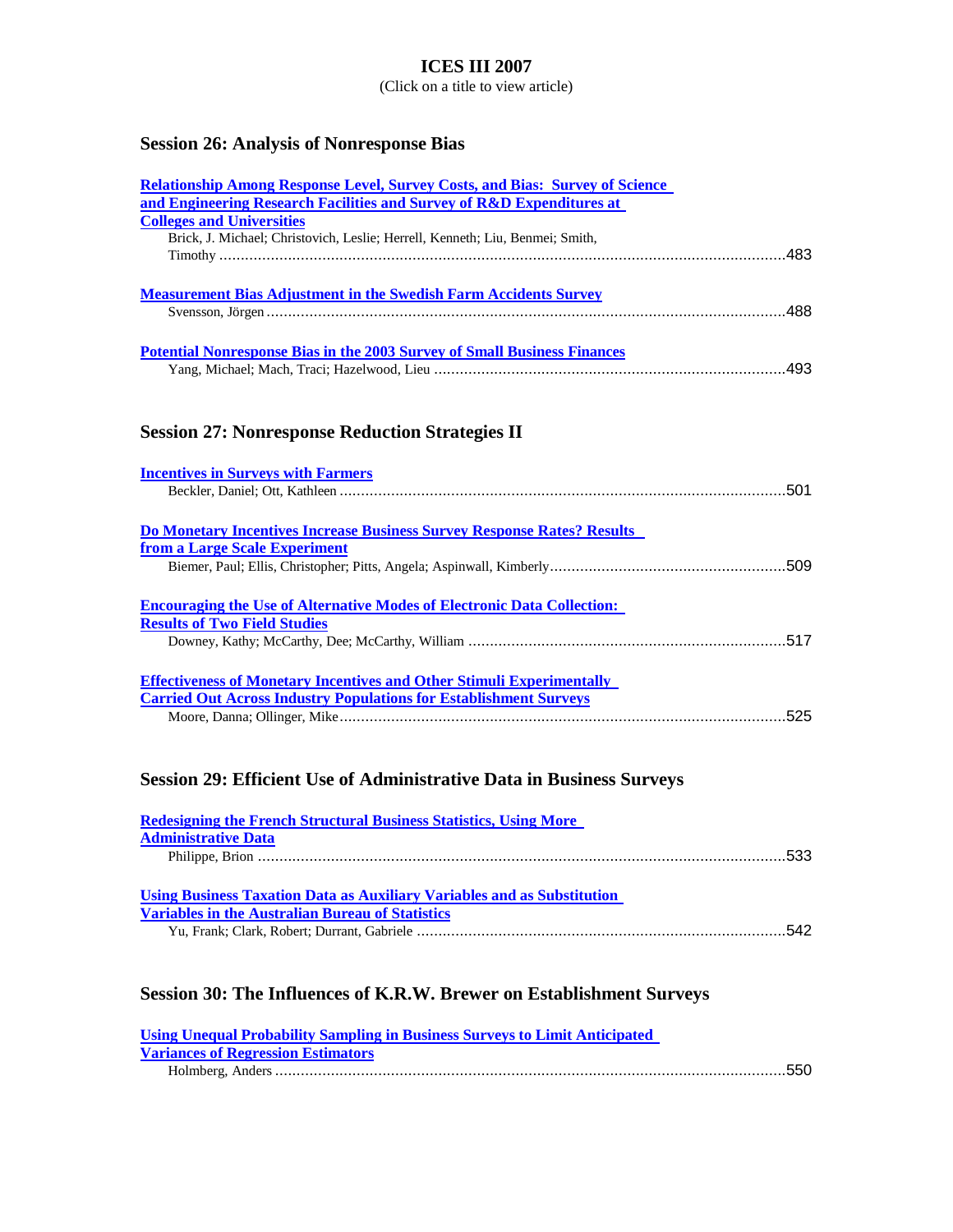| <b>Some Research on Calibration Estimators at the National Agricultural Statistics</b> |
|----------------------------------------------------------------------------------------|
| <b>Service</b>                                                                         |
|                                                                                        |
|                                                                                        |
| <b>Replicate Variance Estimation and High Entropy Variance Approximations</b>          |
|                                                                                        |
|                                                                                        |
|                                                                                        |
| <b>Session 32: Sample Design and Estimation on Physician Surveys</b>                   |
|                                                                                        |
| <b>Deriving Practice-Level Estimates from Physician-Level Surveys</b>                  |
|                                                                                        |
|                                                                                        |
|                                                                                        |
| <b>Session 33: Strategic Directions for Business Surveys</b>                           |
|                                                                                        |
|                                                                                        |
| <b>A Framework for Prioritizing Economic Statistics Programs</b>                       |
|                                                                                        |
|                                                                                        |
| <b>Statistical Sample Designs: Collaborative Efforts Between Statisticians and</b>     |
| <b>Subject Matter Experts</b>                                                          |
|                                                                                        |
|                                                                                        |
| <b>100 Years of the UK Census of Production</b>                                        |
|                                                                                        |
|                                                                                        |
| <b>An Overview of Business Tendency Surveys</b>                                        |
|                                                                                        |
|                                                                                        |
|                                                                                        |
| <b>Session 34: Treatment of Nonresponse</b>                                            |
|                                                                                        |
| <b>Alternative Methods of Unit Nonresponse Weighting Adjustments: An</b>               |
| <b>Application from the 2003 Survey of Small Business Finances</b>                     |
|                                                                                        |
|                                                                                        |
| <b>Dealing with Item Non-Response in Catering Survey</b>                               |
|                                                                                        |
|                                                                                        |
| <b>Redefining SORAR Unit Nonresponse Adjustment Cells</b>                              |
|                                                                                        |
|                                                                                        |
| <b>Response Rates and Response Patterns Among New Employers: Results from</b>          |
| the Kauffman Firm Survey (KFS)                                                         |
|                                                                                        |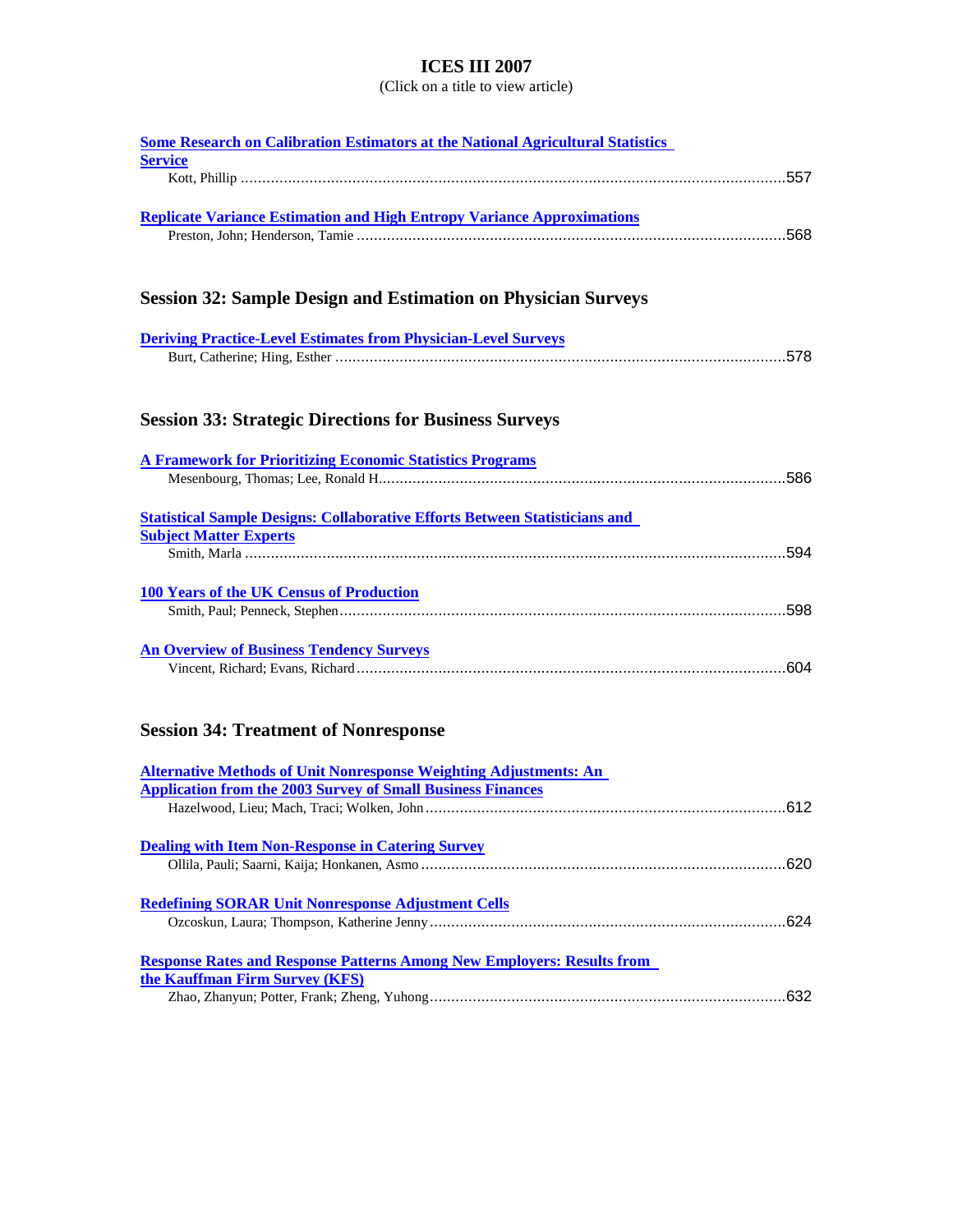(Click on a title to view article)

### **Session 35: Improving Statistics on the Subnational Public Sector**

| <b>Research and Development Priorities for the Census Bureau State and Local</b>  |      |
|-----------------------------------------------------------------------------------|------|
| <b>Government Statistics Program: A Forthcoming Report</b>                        |      |
|                                                                                   | 640. |
|                                                                                   |      |
| <b>Two-Dimensional Methodological Issues in Canadian Municipal Infrastructure</b> |      |
| <b>Time Series</b>                                                                |      |
|                                                                                   |      |
|                                                                                   |      |

### **Session 36: A Global Path to Standards in Questionnaire Design**

| A Coherent Approach to Questionnaire Design Standards, Trends, and          |       |
|-----------------------------------------------------------------------------|-------|
| <b>Implementation at the ABS</b>                                            |       |
|                                                                             |       |
|                                                                             |       |
| <b>Towards the Development of Establishment Survey Questionnaire Design</b> |       |
| <b>Guidelines at the U.S. Census Bureau</b>                                 |       |
|                                                                             | - 662 |

### **Session 38: The Response Process in Academic Business Surveys**

| The Collection and Validation of Financial Performance Data in a Workplace          |  |
|-------------------------------------------------------------------------------------|--|
| <b>Survey</b>                                                                       |  |
|                                                                                     |  |
|                                                                                     |  |
| <b>The Theory-Testing Ouestionnaire Business Survey Has Passed Its Expiry Date.</b> |  |
| <b>What Is the Alternative?</b>                                                     |  |
|                                                                                     |  |

### **Session 39: Updating of Business Registers**

| Development of the 2007 Census of Agriculture Mail List                      |  |
|------------------------------------------------------------------------------|--|
|                                                                              |  |
|                                                                              |  |
| <b>An Evaluation of Changes to Universe Extraction Editing</b>               |  |
|                                                                              |  |
|                                                                              |  |
| <b>Evaluating the Effects of Business Register Updates on Monthly Survey</b> |  |
| <b>Estimates</b>                                                             |  |
|                                                                              |  |

# **Session 40: Editing, Data Quality, and Disclosure Issues**

| Data Validation for the 2006 Census of Agriculture |  |
|----------------------------------------------------|--|
|                                                    |  |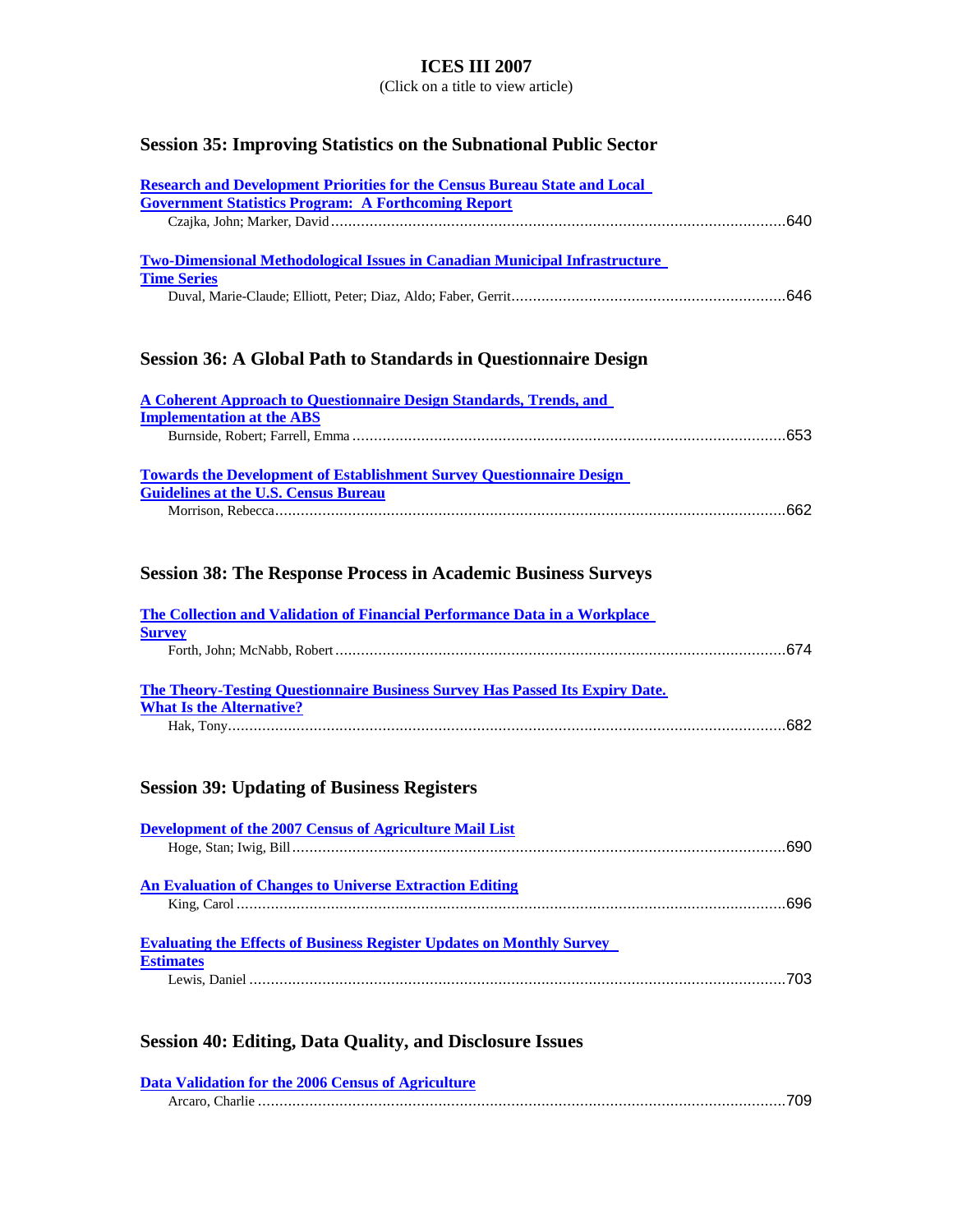(Click on a title to view article)

| A New Approach for Disclosure Control in the IAB Establishment Panel -                |  |
|---------------------------------------------------------------------------------------|--|
| Drechsler, Joerg; Agnes, Dundler; Bender, Stefan; Rässler, Susanne; Thomas, Zwick 714 |  |
| <b>Microdata Simulation for Confidentiality of Tax Returns Using Quantile</b>         |  |
| <b>Regression and Hot Deck</b>                                                        |  |
|                                                                                       |  |
| <b>Quality Metrics for Assessing the Impact of Editing and Imputation on</b>          |  |
| <b>Economic Data</b>                                                                  |  |
|                                                                                       |  |
| <b>Session 42: Poster Session</b>                                                     |  |
| <b>Comparison of Fishery Enterprise Survey Findings to External Indicators in</b>     |  |
| <b>Finland</b>                                                                        |  |
|                                                                                       |  |
| <b>Bootstrap Tests of Hypothesis for Survey Data</b>                                  |  |
|                                                                                       |  |
| <b>Multimodal Approach for Increasing Response Rates for Surveys of Slaughter</b>     |  |
| and Processing Plants                                                                 |  |
|                                                                                       |  |
| An Overview of the Survey on Recruitment and Employment in Québec                     |  |
|                                                                                       |  |
| <b>Fishery Barometer Surveys the Economic Outlook of the Finnish Fishery</b>          |  |
| <b>Enterprises in the Entire Value Chain</b>                                          |  |
|                                                                                       |  |
| <b>The Hybrid Ratio Estimator</b>                                                     |  |
|                                                                                       |  |
| <b>Session 43: Generalized Survey Processing Systems: An Update</b>                   |  |
| <b>The Continuing Evolution of Generalized Systems at Statistics Canada for</b>       |  |
| <b>Business Survey Processing</b>                                                     |  |
|                                                                                       |  |
| An Assessment of the U.S. Census Bureau's Experience with Developing                  |  |
| <b>Generalized Economic Programs Processing Systems</b>                               |  |
|                                                                                       |  |
| <b>Generalized Survey Processing Systems Invited Session Discussion</b>               |  |

Weir, Paula ................................................................................................................................778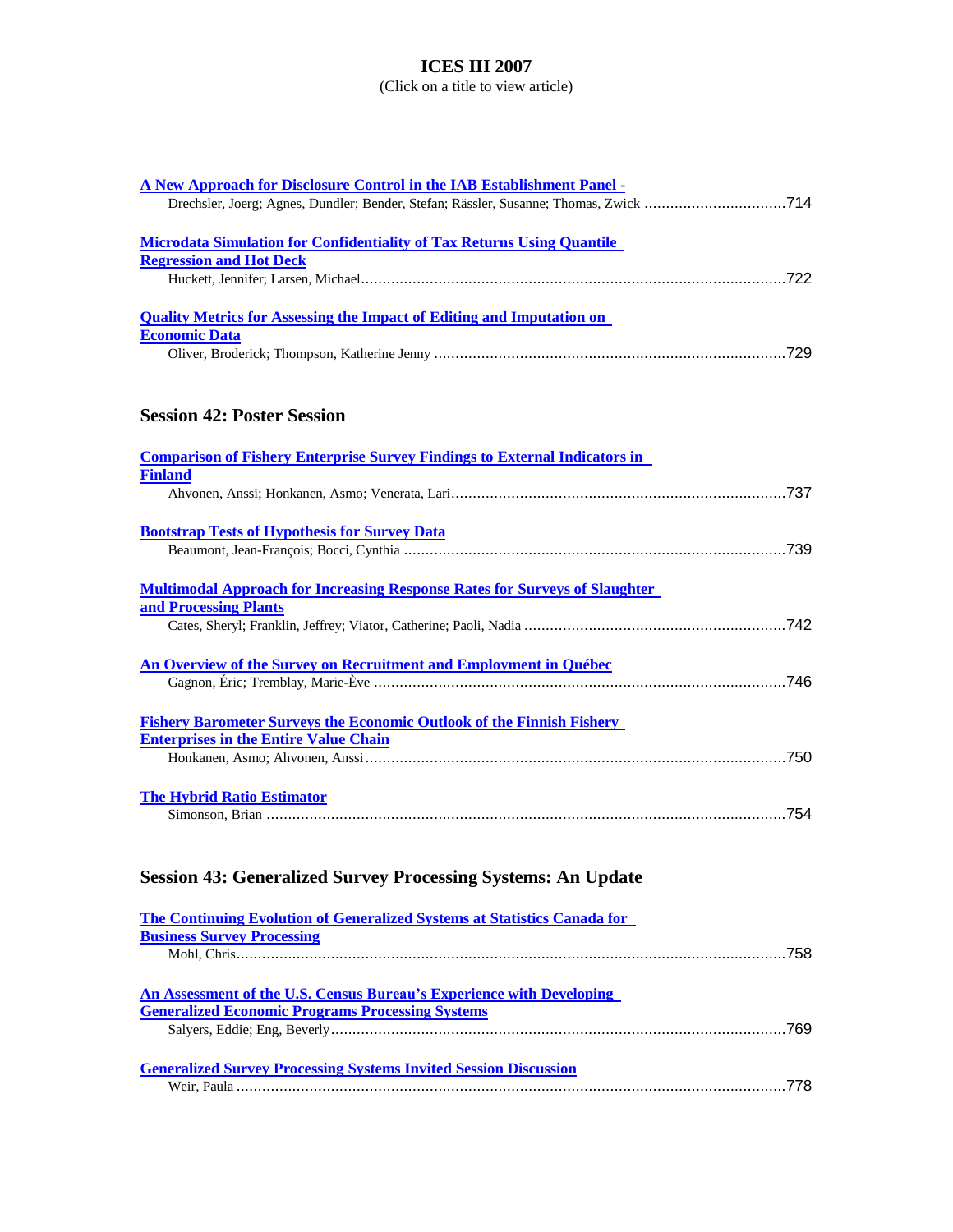(Click on a title to view article)

# **Session 44: Methods Addressing Agricultural Statistics Issues**

| <b>Collecting Geo-Referenced Data in Farm Surveys</b>                                                                                                 |  |
|-------------------------------------------------------------------------------------------------------------------------------------------------------|--|
| <b>Agriculture Statistical Program 2007 Post-Census Redesign</b>                                                                                      |  |
| <b>Session 45: Nonresponse Bias Analysis in U.S. Government Surveys</b>                                                                               |  |
| <b>Non-Response Bias Analyses of the Survey of Workplace Violence Prevention</b>                                                                      |  |
| <b>Session 46: Respondents' Perspectives on Survey Collection</b>                                                                                     |  |
| <b>Sources of Measurement Errors in Business Surveys</b>                                                                                              |  |
| <b>A Surgicial Approach to Applying CIPSEA</b>                                                                                                        |  |
| <b>Large Enterprise Management - Higher Quality and Lower Burden Through</b><br><b>Better Relations</b>                                               |  |
| <b>Session 47: Sample Design Challenges</b>                                                                                                           |  |
| <b>Sample Redesign for the FDIC's Asset Valuation Review</b>                                                                                          |  |
| A Comparison of the Results from the Old and New Private Sector Sample<br><b>Designs for the Medical Expenditure Panel Survey-Insurance Component</b> |  |
| <b>Session 48: Seasonal Adjustment</b>                                                                                                                |  |
| <b>Assessment of Diagnostics for the Presence of Seasonality</b>                                                                                      |  |
| <b>Determining Seasonality: A Comparison of Diagnostics from X-12-ARIMA</b>                                                                           |  |
| <b>Comparing Automatic Modeling Procedures of TRAMO and X-12-ARIMA, an</b><br><b>Update</b>                                                           |  |
|                                                                                                                                                       |  |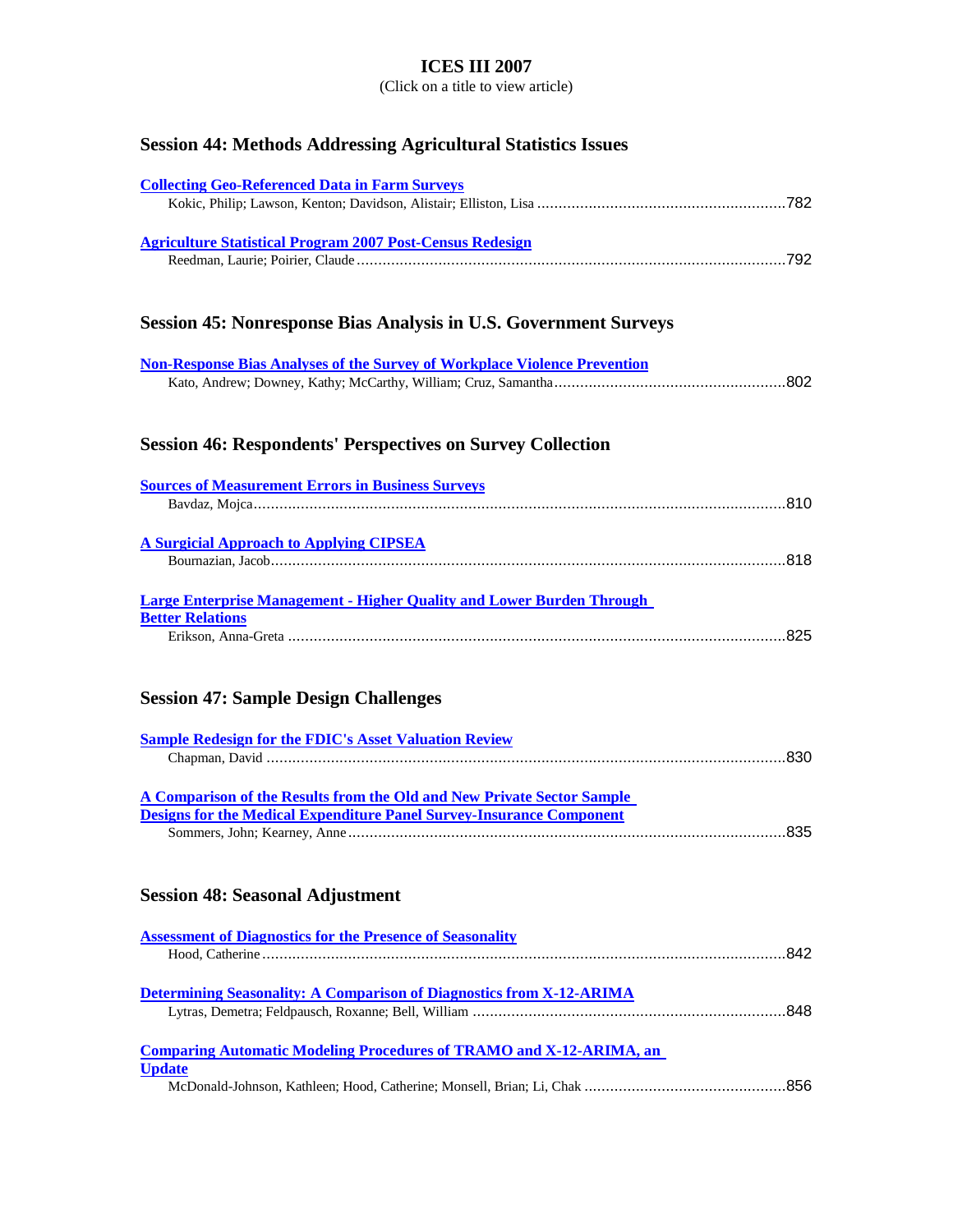| <b>Issues in Modeling and Adjusting Calendar Effects in Economic Time Series</b>     |  |
|--------------------------------------------------------------------------------------|--|
|                                                                                      |  |
|                                                                                      |  |
| Session 49: Toward a Better Understanding of the Response Process in Surveys of      |  |
| <b>Businesses and Organizations</b>                                                  |  |
|                                                                                      |  |
| <b>The Response Process Model as a Tool for Evaluating Business Surveys</b>          |  |
|                                                                                      |  |
|                                                                                      |  |
| <b>Using the Theory of Socially Distributed Cognition to Study the Establishment</b> |  |
| <b>Survey Response Process</b>                                                       |  |
|                                                                                      |  |
| <b>Considering the Establishment Survey Response Process in the Context of the</b>   |  |
| <b>Administrative Sciences</b>                                                       |  |
|                                                                                      |  |
|                                                                                      |  |
|                                                                                      |  |
| <b>Session 50: Usage of Linearization Variance Estimators for Survey Estimates</b>   |  |
| <b>Investigation of Jackknife Linearization Variance Estimators for U.S. Census</b>  |  |
| <b>Bureau Business Survey Estimates</b>                                              |  |
|                                                                                      |  |
|                                                                                      |  |
| <b>Linearization Variance Estimators for Survey Data: Some Recent Work</b>           |  |
|                                                                                      |  |
| <b>Usage of Linearization Variance Estimators for Survey Estimates - Discussion</b>  |  |
|                                                                                      |  |
|                                                                                      |  |
| An Overview of the Pros and Cons of Linearization Versus Replication in              |  |
| <b>Establishment Surveys</b>                                                         |  |
|                                                                                      |  |
|                                                                                      |  |
| Session 51: Response Management Strategies in Statistics Canada and the U.S.         |  |
| <b>Census Bureau</b>                                                                 |  |
|                                                                                      |  |
| <b>Company-Centric Communication Approaches for Business Survey Response</b>         |  |
| <b>Management</b>                                                                    |  |
|                                                                                      |  |
| <b>Holistic Response Management of Business Surveys at Statistics Canada</b>         |  |
|                                                                                      |  |
|                                                                                      |  |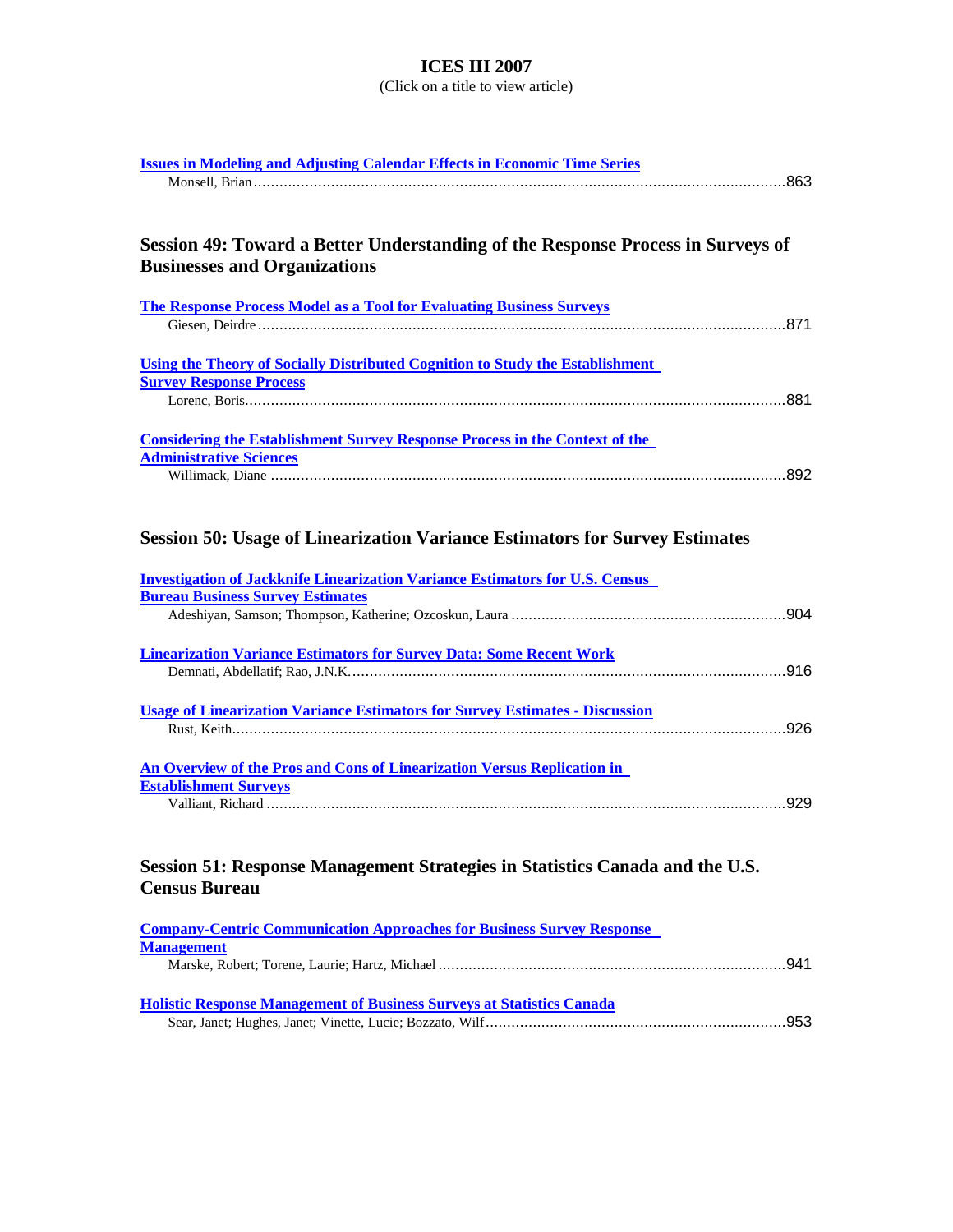(Click on a title to view article)

# **Session 52: Administrative Data: Warehousing and Quality**

| <b>Challenges in Collecting Police-Reported Crime Data</b>                  |  |
|-----------------------------------------------------------------------------|--|
|                                                                             |  |
|                                                                             |  |
| <b>Unified Enterprise Survey and Metadata</b>                               |  |
|                                                                             |  |
|                                                                             |  |
| <b>Input Data Warehousing: Canada's Experience with Establishment Level</b> |  |
| <b>Information</b>                                                          |  |
|                                                                             |  |

# **Session 53: Utilizing Tax Data in Estimation**

| <b>Sampling and Estimation in the Presence of Tax Data in Business Surveys at</b><br><b>Statistics Canada</b> |      |
|---------------------------------------------------------------------------------------------------------------|------|
|                                                                                                               |      |
| <b>Impact of Using Fiscal Data on the Imputation of the Unified Enterprise Survey</b><br>of Statistics Canada |      |
|                                                                                                               |      |
| <b>Tax Data as a Means for the Essential Reduction of the Short-Term Surveys</b><br><b>Response Burden</b>    |      |
|                                                                                                               |      |
| <b>Reducing the Costs and Response Burden of the Farm Financial Survey</b>                                    | 1000 |

### **Session 54: Advances in Disclosure Protection: Releasing More Business and Farm Data to the Public**

| <b>Characterization and Management of Multiple Components of Cost and Risk in</b> |  |
|-----------------------------------------------------------------------------------|--|
| <b>Disclosure Protection for Establishment Surveys</b>                            |  |
|                                                                                   |  |
|                                                                                   |  |
| <b>Protecting the Confidentiality of Tables by Adding Noise to the Underlying</b> |  |
| <b>Microdata</b>                                                                  |  |
|                                                                                   |  |
|                                                                                   |  |
| <b>Lessons Learned from Internet Dissemination of Condential Farm Survey</b>      |  |
| <b>Results: USDA's Agricultural Resource Management Survey</b>                    |  |
|                                                                                   |  |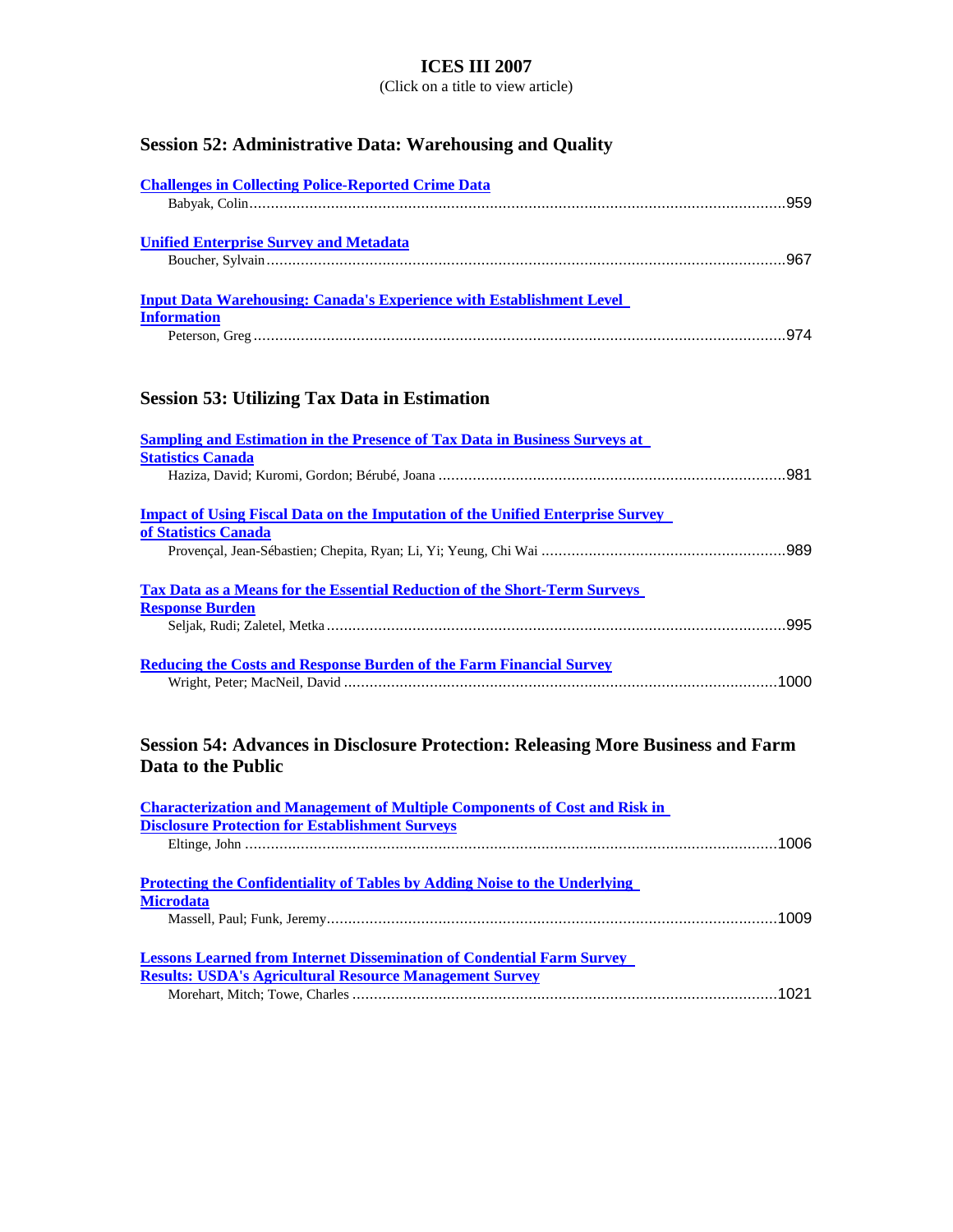(Click on a title to view article)

# **Session 55: Getting Response: the Respondent's Perspective**

| <b>Factors Influencing Business Respondents' Decision to Adopt Web Returns</b>                                         |
|------------------------------------------------------------------------------------------------------------------------|
|                                                                                                                        |
|                                                                                                                        |
| <b>Paper and Web Questionnaires Seen from the Business Respondent's</b>                                                |
| <b>Perspective</b>                                                                                                     |
|                                                                                                                        |
|                                                                                                                        |
| <b>Understanding the Decision to Participate in a Business Survey</b>                                                  |
|                                                                                                                        |
|                                                                                                                        |
|                                                                                                                        |
| <b>Session 56: Introductory Overview Lecture: Variance Estimation</b>                                                  |
|                                                                                                                        |
| Variance Estimation for Establishment Surveys: An Introductory Overview                                                |
|                                                                                                                        |
|                                                                                                                        |
|                                                                                                                        |
| <b>Session 57: Experiences from Web Collection in Establishment Surveys</b>                                            |
|                                                                                                                        |
| <b>Web Usage in a Business Panel Survey</b>                                                                            |
|                                                                                                                        |
|                                                                                                                        |
| <b>Web Design Issues in a Business Establishment Panel Survey</b>                                                      |
|                                                                                                                        |
|                                                                                                                        |
|                                                                                                                        |
| <b>Session 58: Estimation Issues in Sample Surveys</b>                                                                 |
|                                                                                                                        |
| <b>Improved County-Level Estimation of Crop Yield Using Model-Based</b><br><b>Methodology with a Spatial Component</b> |
|                                                                                                                        |
|                                                                                                                        |
| <b>A Comparison of Variance Estimates for Schools and Students Using Taylor</b>                                        |
| <b>Series and Replicate Weighting</b>                                                                                  |
|                                                                                                                        |
|                                                                                                                        |
| <b>A Resampling Study of NASS Survey MPPS Sampling Strategy</b>                                                        |
|                                                                                                                        |
|                                                                                                                        |
|                                                                                                                        |
| <b>Session 59: Challenges and Strategies in Implementing Quality Management</b>                                        |
| <b>Programs</b>                                                                                                        |
|                                                                                                                        |
| <b>Developing a Quality Assurance Program for the US Census Bureau's Business</b>                                      |
| <b>Register</b>                                                                                                        |

Chapman, David .......................................................................................................................1103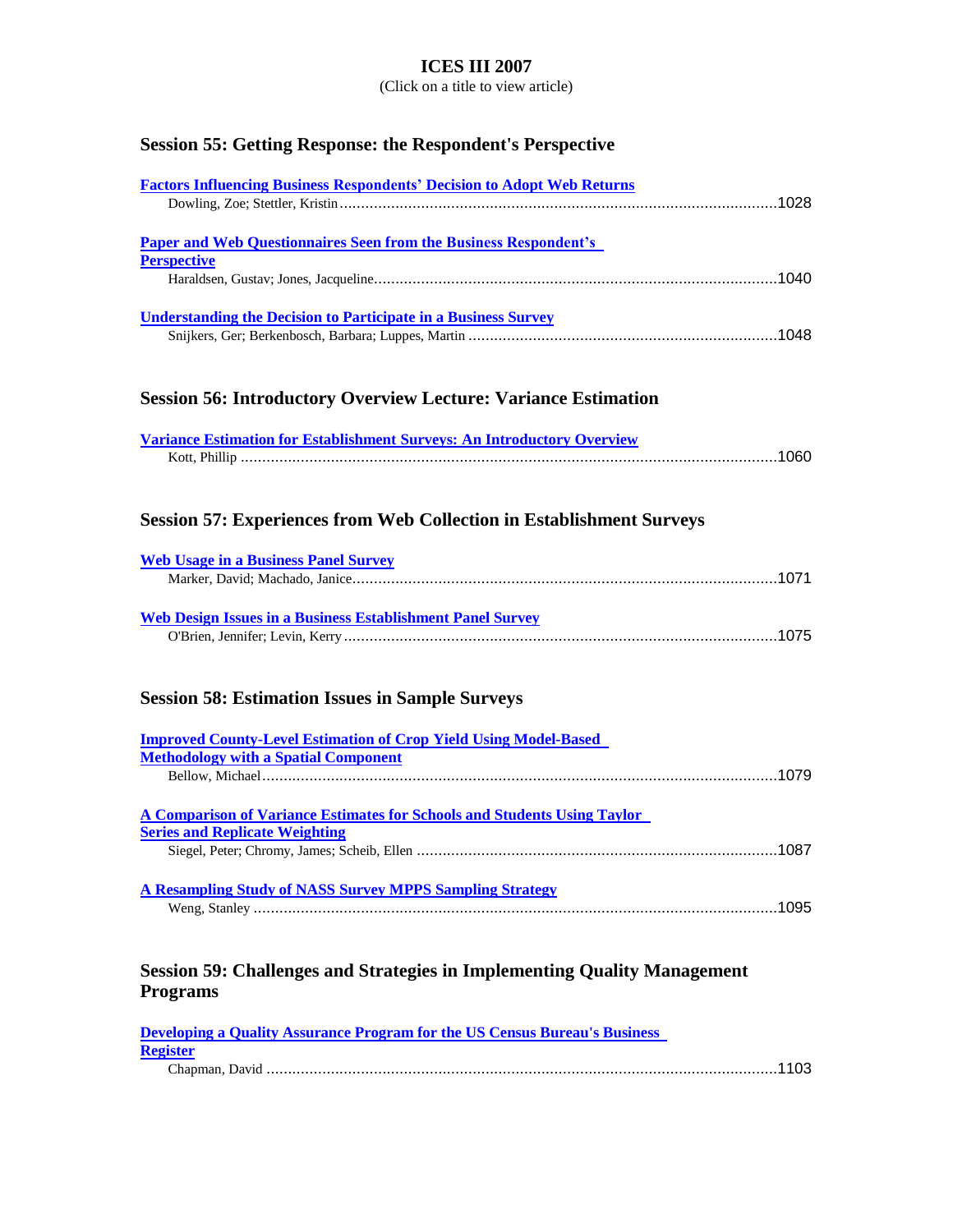| <b>Quality Review of Key Indicators at Statistics Canada</b>                          |
|---------------------------------------------------------------------------------------|
|                                                                                       |
|                                                                                       |
| <b>Quality Improvement in the Office for National Statistics</b>                      |
|                                                                                       |
|                                                                                       |
|                                                                                       |
| Session 60: Collecting Data Electronically from Businesses: the Dream and the         |
|                                                                                       |
| <b>Reality</b>                                                                        |
|                                                                                       |
| <b>Evaluation and Implementation of EDR in School-Based Research</b>                  |
|                                                                                       |
|                                                                                       |
| <b>The Electronic Reporting Option--Does It Make Sense or Cents?</b>                  |
|                                                                                       |
|                                                                                       |
|                                                                                       |
| <b>Session 61: Generalized Survey Processing Systems, Part 2</b>                      |
|                                                                                       |
| <b>Generalized Census Processing System at the National Agricultural Statistics</b>   |
| <b>Service</b>                                                                        |
|                                                                                       |
|                                                                                       |
| <b>Statistics New Zealand's Business Model Transformation Strategy: Creating a</b>    |
| <b>New Business Model for the 21st Century National Statistical Office</b>            |
|                                                                                       |
|                                                                                       |
| <b>StEPS at EIA--Where We Are Now</b>                                                 |
|                                                                                       |
|                                                                                       |
|                                                                                       |
| <b>Session 62: Outlier Detection and Robust Estimation</b>                            |
|                                                                                       |
|                                                                                       |
| <b>Winsorisation for Estimates of Change</b>                                          |
|                                                                                       |
|                                                                                       |
| <b>Investigation of Treatment of Influential Values</b>                               |
|                                                                                       |
|                                                                                       |
| <b>Outlier Detection and Accommodation for Business Surveys Utilizing Multiple</b>    |
| <b>Linear Regression Models in Edit and Imputation</b>                                |
|                                                                                       |
|                                                                                       |
| <b>Investigation of Macro Editing Techniques for Outlier Detection in Survey Data</b> |
|                                                                                       |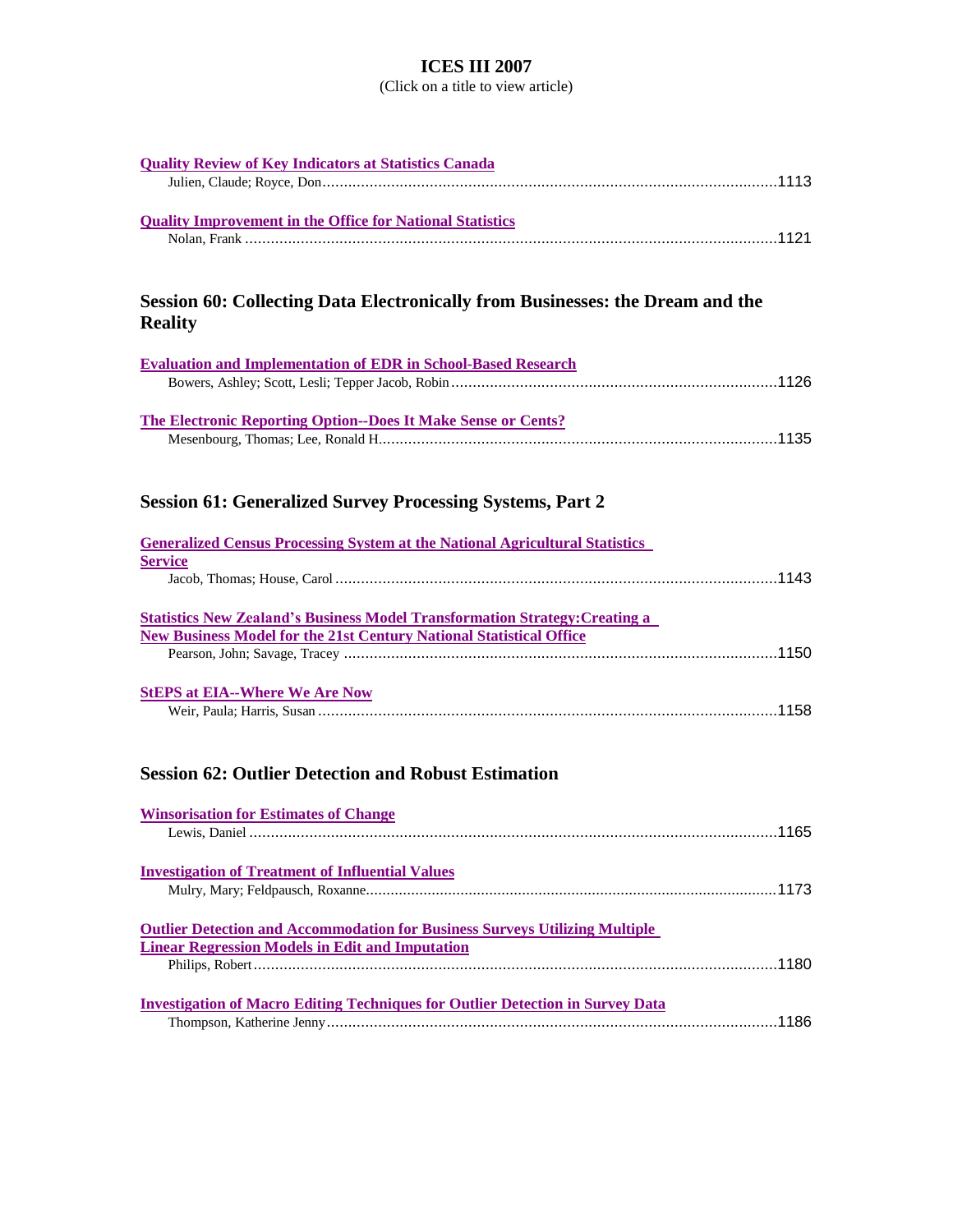(Click on a title to view article)

# **Session 63: Factors That Affect Establishment Survey Participation**

| Like, But Oh, How Different: The Effect of Different Questionnaire Formats in |      |
|-------------------------------------------------------------------------------|------|
| the 2005 Census of Agriculture Content Test                                   |      |
|                                                                               | 1194 |
|                                                                               |      |
| An Analysis of the Relationship Between Survey Burden and Non-Response: If    |      |
| We Bother Them More, Are They Less Cooperative?                               |      |
|                                                                               |      |
|                                                                               |      |
| The Effects of Survey Design Features and Economic Conditions on Business     |      |
| <b>Survey Response Rates</b>                                                  |      |
|                                                                               |      |

# **Session 64: Sampling Frame and Design Challenges**

| <b>Sampling US Schools – Frame, Sampling and Fieldwork Issues</b>            |      |
|------------------------------------------------------------------------------|------|
|                                                                              | 1216 |
| The O*NET Data Collection Program: Improving Efficiency in a Multistage      |      |
| <b>Complex Establishment Survey</b>                                          |      |
|                                                                              |      |
| <b>Evaluation of the National Survey of Recent College Graduates (NSRCG)</b> |      |
| <b>Postsecondary Institution Sample</b>                                      |      |
|                                                                              |      |

### **Session 65: Building and Updating Establishment Registries in Developing Countries**

| Updating the Sri Lankan Register of Industry and the Role of IT                  |      |
|----------------------------------------------------------------------------------|------|
|                                                                                  |      |
|                                                                                  |      |
| <b>Business Register Guidelines and a Prototype Business Register System for</b> |      |
| <b>Small Developing Nations</b>                                                  |      |
|                                                                                  | 1245 |
| Discussant Paper for Session 65 Invited: Building and Updating Establishment     |      |
| <b>Registries in Developing Countries</b>                                        |      |
|                                                                                  | 1255 |
|                                                                                  |      |
| <b>Register Building and Updating in Developing Countries</b>                    |      |
|                                                                                  |      |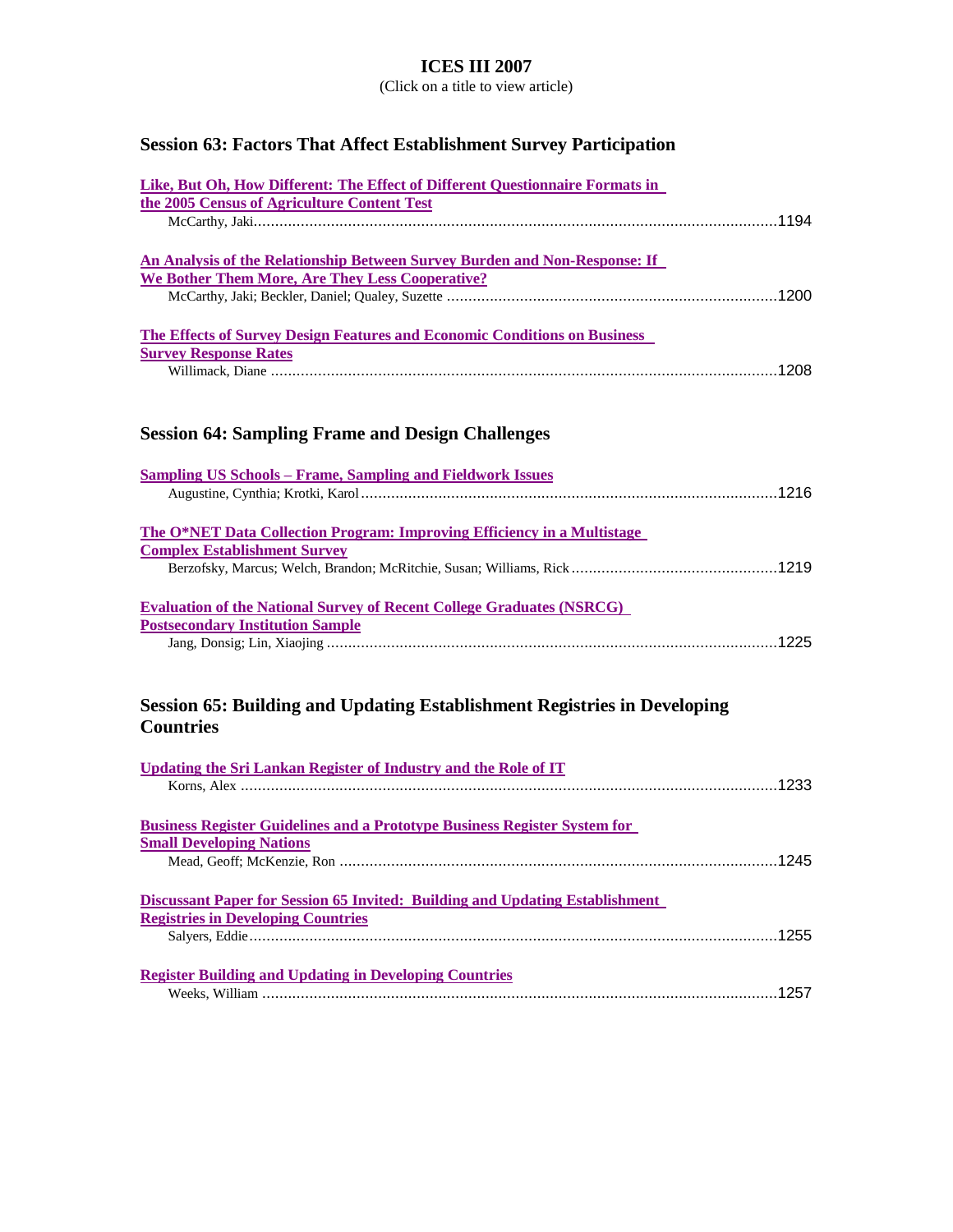(Click on a title to view article)

# **Session 66: Outliers and Influential Observations in Establishment Surveys**

| <b>Influential Observations in Regression Models</b>                            |  |
|---------------------------------------------------------------------------------|--|
|                                                                                 |  |
|                                                                                 |  |
| <b>Description, Characterization and Optimization of Drill-Down Methods for</b> |  |
| <b>Outlier Detection and Treatment in Establishment Surveys</b>                 |  |
|                                                                                 |  |
|                                                                                 |  |
| <b>Multivariate Outlier Detection and Treatment in Business Surveys</b>         |  |
|                                                                                 |  |
|                                                                                 |  |
| <b>Outliers in Establishment Surveys - They are Here to Stay</b>                |  |
|                                                                                 |  |
|                                                                                 |  |
|                                                                                 |  |
| $\alpha$ , $\alpha$ , $\alpha$ , $\alpha$ , $\alpha$ , $\alpha$                 |  |

#### **Session 68: Design and Reponse Challenges**

| <b>Determining Subsampling Rates for Nonrespondents</b>                         |  |
|---------------------------------------------------------------------------------|--|
|                                                                                 |  |
|                                                                                 |  |
| <b>Redesigning the German Job Vacancy Survey - Assessing the Impact of High</b> |  |
| <b>Nonresponse Rates</b>                                                        |  |
|                                                                                 |  |
|                                                                                 |  |
| <b>Special Features of Environmental Surveys to Establishments</b>              |  |
|                                                                                 |  |

# **Session 69: Coordination of Sample Design/Selection between Surveys**

| The Random Sampling/Tracking Tool: a Response to Over-Surveying                  |  |
|----------------------------------------------------------------------------------|--|
|                                                                                  |  |
|                                                                                  |  |
| Coordination of Stratified Pareto $\pi$ ps Samples and Stratified Simple Random  |  |
| <b>Samples at Statistics Sweden</b>                                              |  |
|                                                                                  |  |
| <b>Optimal Coordination of Samples in Business Surveys</b>                       |  |
|                                                                                  |  |
|                                                                                  |  |
| <b>Survey of Tobacco Retail Outlets in 50 United States, DC, and Territories</b> |  |
|                                                                                  |  |
|                                                                                  |  |

# **Session 70: Reconciliation and Coherence across Surveys**

| <b>Head Office as an Industry</b> |  |
|-----------------------------------|--|
|                                   |  |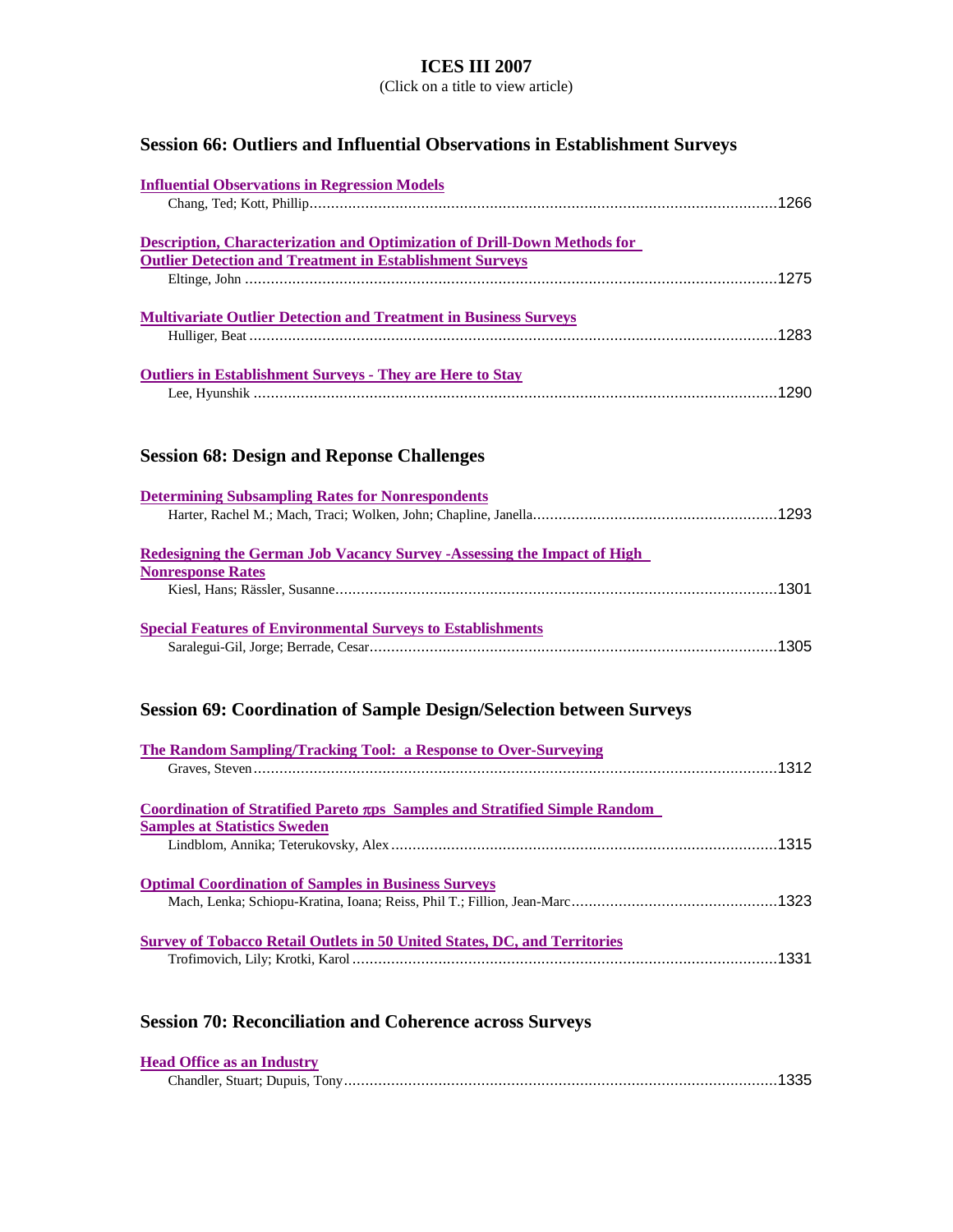| Reconciliation of the 2006 Canadian Census of Agriculture with the Farm<br><b>Register</b>                                                      |
|-------------------------------------------------------------------------------------------------------------------------------------------------|
|                                                                                                                                                 |
| <b>The Challenge of Integrating New Surveys Into an Existing Business Survey</b><br><b>Infrastructure</b>                                       |
|                                                                                                                                                 |
| <b>Implementation of the NAICS 2007 Revision in the Bureau of Labor Statistics</b><br><b>Programs</b>                                           |
|                                                                                                                                                 |
| <b>Session 71: Surveys of Environmental Protection: Experiences and Challenges</b>                                                              |
| <b>Issues and Challenges in Measuring Environmental Expenditures by U.S.</b>                                                                    |
| <b>Manufacturing: The Redevelopment of the PACE Survey</b>                                                                                      |
| <b>Environment Surveys of Establishments: The Canadian Experience</b>                                                                           |
| <b>Enterprise Statistics: Environmental Protection Expenditure in Sweden</b>                                                                    |
| Session 72: Targeting Intensive Follow-up of Nonrespondents in Establishment<br><b>Surveys</b>                                                  |
| <b>Realising Value from Follow-Up of Non-Response in ABS Business Surveys</b>                                                                   |
| <b>Prioritizing Follow-Up for the Canadian Quarterly Survey of Financial</b>                                                                    |
| <b>Statistics for Enterprises</b>                                                                                                               |
| A Strategy for Prioritising Non-Response Follow-Up to Reduce Costs Without                                                                      |
| <b>Reducing Output Quality</b>                                                                                                                  |
| <b>Session 73: Identifying Nonprofit Organizations and Measuring Their Activity</b><br>through Establishment Surveys and Administrative Records |

| <b>Combining Tax Records and Buiness Registers to Obtain Estimates of</b> |  |
|---------------------------------------------------------------------------|--|
| <b>Nonprofit Employment in the USA</b>                                    |  |
|                                                                           |  |